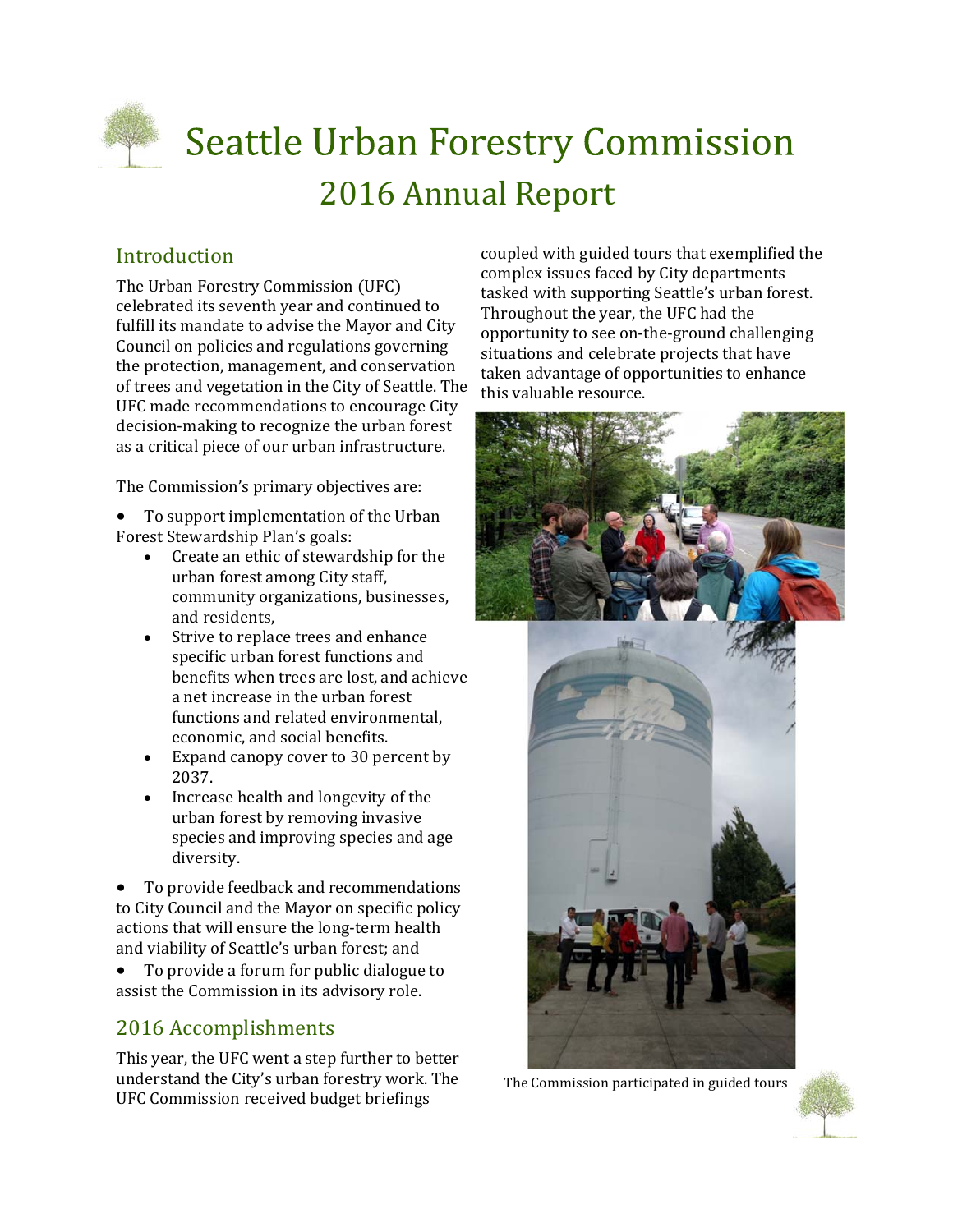

The UFC issued several letters of recommendation including:

#### Seattle's Draft Environmental Critical Areas Update and Revised Great Blue Heron Director's Rule 5-2007

The UFC recommended making the Seattle Municipal Code and the Environmental Critical Areas portion user-friendly by improving readability, adding a table of contents and an index. The UFC also recommended adding a new requirement that, before receiving a certificate of occupancy from the City, landowners should demonstrate that they have maintained habitat and removed invasive plants in critical areas and critical area buffers.



Regarding the revised Great Blue Heron Director's Rule 5-2007, the UFC proposed incorporating recommendations made by the UFC in 2010 regarding nesting habitat protection, including providing year-around protection, include protection of eggs, ensure the seasonal zone is 500' throughout the city, etc. 

## Right-of-Way Improvements Manual Update

A Commissioner participated in the planning process for the ROWIM update and the UFC issued two letters of recommendation emphasizing the importance of requiring appropriate soil volume by establishing 1,200 cubic feet of soil volume as part of the general street tree design standards.

## **Major Institutions Master Plans**

The UFC made suggestions for future updates to the Seattle Major Institutions Master Plans to increase consideration of the urban forest and offset tree canopy losses managed by Seattle's major institutions. UFC suggestions included:

- 1) Emphasizing that new building setbacks could help retain existing trees and provide space for planting new trees;
- 2) Restoring tree canopy can mitigate adverse impacts caused by development;
- 3) Including a 1:1 tree replacement ratio of equivalent sized trees at maturity;
- 4) Adding specificity to existing thresholds by stating that existing open areas would not be reduced by more than 4,000 square feet or remove three or more non-hazardous significant trees;
- 5) Including off-site planting or fee in lieu to Trees for Neighborhoods program as an option when planting space is not available on site; and
- 6) Stating that evergreen trees should be replaced with evergreen trees.

## Opening Parks property to homeless encampments

The UFC acknowledges that homelessness is a complex issue that impacts not only those experiencing it but the whole community.



MyNorthwest.com 

The UFC opposed opening Parks property to encampments stating that camping in Parks



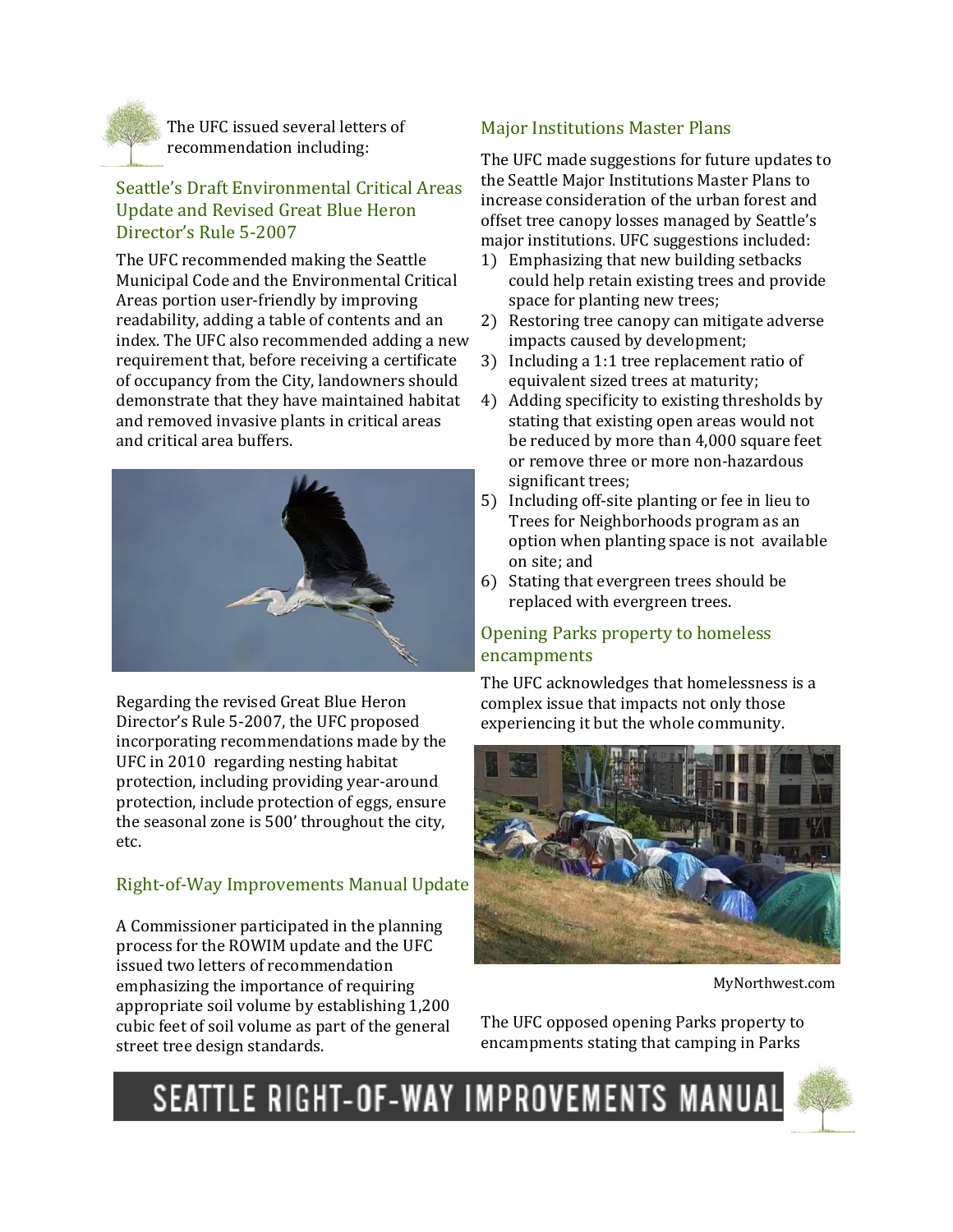land not only doesn't provide the necessary services and support people need, it also has significant impacts on the urban forest. The UFC specifically mentioned the more than 11 years of

community-based restoration efforts under the Green Seattle Partnership, which, since 2005 has garnered over 850,000 volunteer hours and invested millions of dollars in City funding to restore our forested parkland and natural areas.

Homeless encampments have already had a significant demoralizing effect on hundreds of residents and visiting volunteers who have been working tirelessly to restore Seattle's forested parklands. The UFC advised City Council to postpone voting on such an important issue until an opportunity for all stakeholders to weigh-in is provided; there is a better understanding of the impacts on our urban forests; and a diverse set of potential solutions that meet the urgent needs of both the homeless and protecting our urban forests and parks is duly evaluated.





## Backyard Cottages and Accessory Dwelling Units proposed ordinance

The UFC believes the proposed change to remove off-street parking requirements should help reduce impervious surface and provide more flexibility in maintaining and increasing trees and greenery when backyard cottages or Accessory Dwelling Units are built. However, in some instances trees will be cut down to accommodate these structures. The UFC proposed including mitigation for tree loss in

the shape of tree replacement requirements or payment in-lieu.



#### Urban Forestry Commission/Urban Forest Inter-departmental Team Annual Meeting

The Commission and the Urban Forest Interdepartmental Team had their sixth 2016 annual meeting at Camp Long. The meeting focused on urban forestry and equity. The goals of the meeting were:

- Strengthen the partnership between the Urban Forestry Commission and the Urban Forest Interdepartmental Team to accomplish the goals of the Urban Forest Stewardship Plan.
- Create a learning environment for the group to apply the Equity and Environment Agenda's goals to our urban forestry work.

The group was introduced to the Equity and Environment Agenda's goals and did an engaging exercise to explore incorporating a variety of equity outcomes to urban forestry efforts. 

#### Commission Membership

Three new members joined the Urban Forestry Commission in 2016: Weston